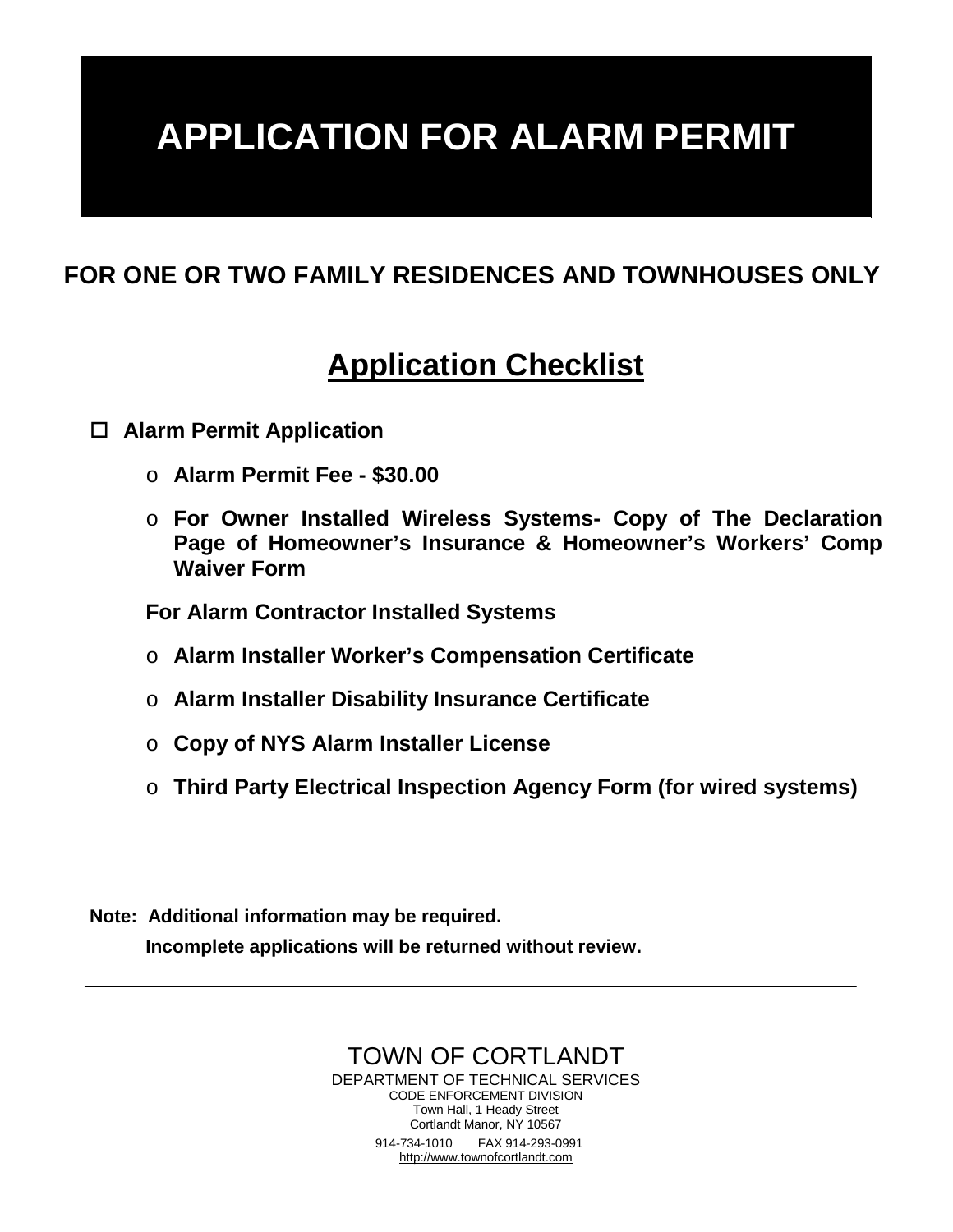| Permit No. |
|------------|
| Date:      |
| SCA:       |
|            |

## **TOWN OF CORTLANDT**

DEPARTMENT OF TECHNICAL SERVICES

Code Enforcement Division Town Hall, 1 Heady Street, Cortlandt Manor, NY 10567 914-734-1010 FAX 914-293-0991 [http://www.townofcortlandt.com](http://www.townofcortlandt.com/) 

### **ALARM PERMIT APPLICATION**

Application is hereby made to the code Enforcement Division for the issuance of Permits pursuant to the Code of the Town of Cortlandt. The applicant agrees to comply with all applicable laws, ordinances and regulations. The applicant attests that the proposed work outlined in this application conforms to all provisions of the Code of the Town of Cortlandt and laws of New York State. It is further agreed that the premises will not be occupied until a Certificate of Occupancy has been issued and all fees are paid in full.

#### □ **Wireless System** □ **Wired System (3rd Party Electrical Inspector Form)**

#### **Site Data:**

Section Block Lot Lot Alarm Permit

Application for a permit is hereby made to cover installations as stated below.

| Owner:  |                     | <b>Applicant:</b>       |  |
|---------|---------------------|-------------------------|--|
|         |                     |                         |  |
|         |                     |                         |  |
|         |                     |                         |  |
| Lessee: |                     | <b>Alarm Installer:</b> |  |
|         | Name: $\frac{1}{2}$ |                         |  |
|         |                     |                         |  |
|         |                     |                         |  |
|         |                     |                         |  |

#### **Type of Emergency System is Designed to Protect (check all that apply)**

\_\_\_\_\_ Burglary \_\_\_\_\_ Fire \_\_\_\_\_ Panic \_\_\_\_\_ Medical

If Medical Please Describe \_\_\_\_\_\_\_\_\_\_\_\_\_\_\_\_\_\_\_\_\_\_\_\_\_\_\_\_\_\_\_\_\_\_\_\_\_\_\_\_\_\_\_\_\_\_\_\_\_\_\_\_\_\_\_\_\_\_\_\_\_\_\_\_\_\_\_\_\_\_\_\_\_\_

#### **Authorization: (If owner installed skip this section)**

| State of New York, County of Westchester,                                                                                      | being duly sworn deposes and |
|--------------------------------------------------------------------------------------------------------------------------------|------------------------------|
| says they are the alarm installer by the owner's authorization on page 3 of the application and are duly authorized to perform |                              |
| or have performed said work and to make a file and file this application : that all statements are true to the best of their   |                              |
| knowledge and belief, and that the work will be performed in the manner set forth in the application and in the plans and      |                              |
| specifications filed therewith.                                                                                                |                              |
|                                                                                                                                |                              |

| Sworn to before me this | Alarm Installer Signature: |  |
|-------------------------|----------------------------|--|
| day of                  |                            |  |
|                         | Print Name:                |  |

| <b>Notary Public:</b> |  |
|-----------------------|--|
|-----------------------|--|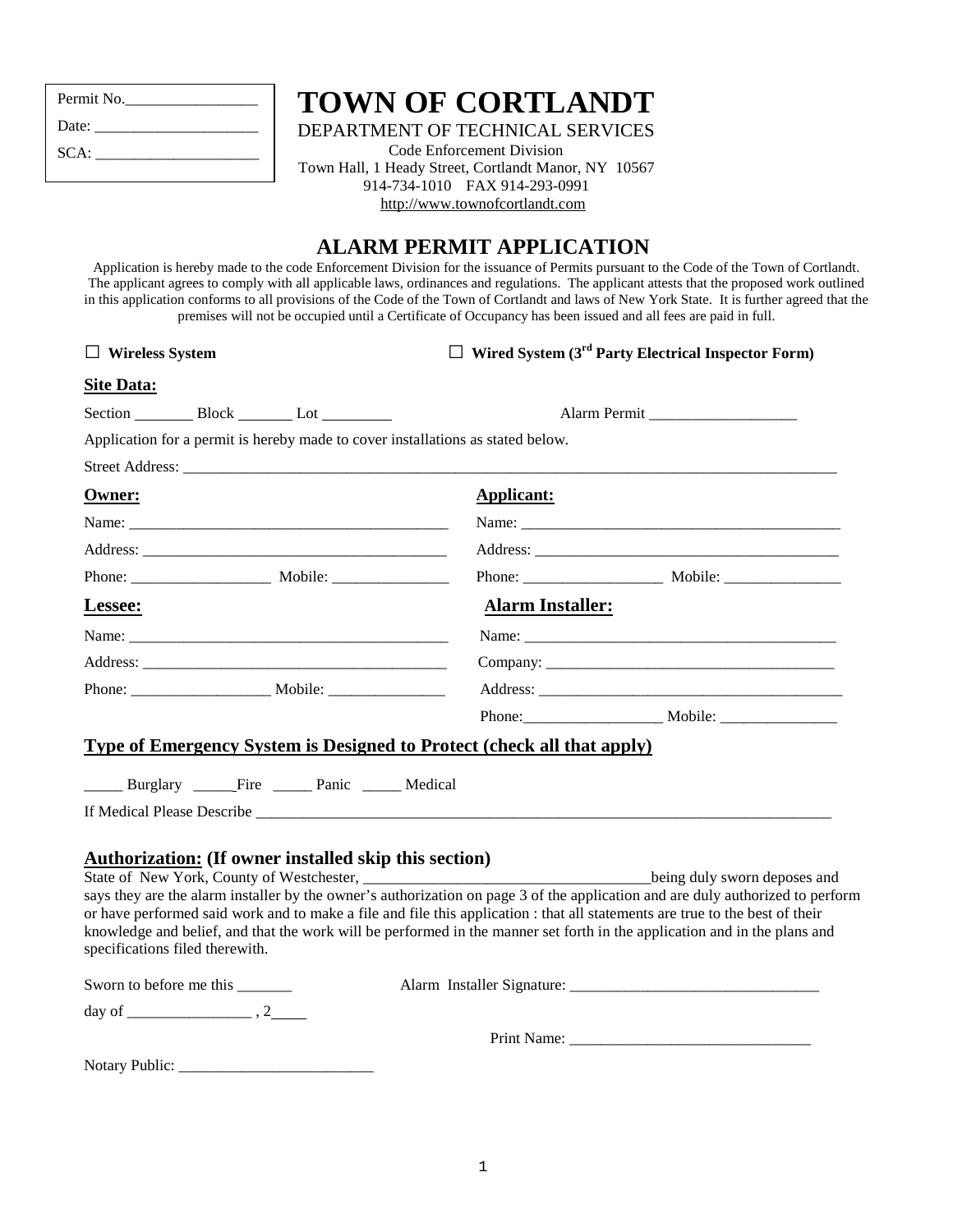#### **ALARM PERMIT APPLICATION**

| <b>Contact Persons:</b>             |                                                                                                    |  |  |
|-------------------------------------|----------------------------------------------------------------------------------------------------|--|--|
|                                     |                                                                                                    |  |  |
|                                     |                                                                                                    |  |  |
|                                     |                                                                                                    |  |  |
|                                     |                                                                                                    |  |  |
|                                     | <b>Alarm System Information:</b>                                                                   |  |  |
| Audible Device:                     |                                                                                                    |  |  |
|                                     | Bell <u>Siren</u> Other <u>Communication</u>                                                       |  |  |
| Power Source:                       |                                                                                                    |  |  |
|                                     | <b>EXECUTE:</b> House Current <b>EXECUTE:</b> Battery Backup                                       |  |  |
|                                     | Is System Monitored by a Central Station Alarm Company?                                            |  |  |
| $\frac{1}{1}$ Yes                   |                                                                                                    |  |  |
|                                     |                                                                                                    |  |  |
|                                     |                                                                                                    |  |  |
| $\frac{1}{\sqrt{1-\frac{1}{2}}}$ No | (All dialers must go to central station)                                                           |  |  |
|                                     | FIRE DISTRICT: Mohegan _____ Continental Village _____ Verplanck _____ Montrose _____ Croton _____ |  |  |
|                                     | AMBULANCE DISTRICT: Mohegan _____ Verplanck _____ Cortlandt VAC ______ Croton _____                |  |  |
|                                     |                                                                                                    |  |  |
|                                     | Describe any information emergency services personnel need to know about this premises             |  |  |
|                                     |                                                                                                    |  |  |

Give a complete and accurate description of how to get to the protected premises. Use main roads, landmarks and any other information that will assist emergency services personnel in reaching the location as quickly and safely as possible.

\_\_\_\_\_\_\_\_\_\_\_\_\_\_\_\_\_\_\_\_\_\_\_\_\_\_\_\_\_\_\_\_\_\_\_\_\_\_\_\_\_\_\_\_\_\_\_\_\_\_\_\_\_\_\_\_\_\_\_\_\_\_\_\_\_\_\_\_\_\_\_\_\_\_\_\_\_\_\_\_\_\_\_\_\_\_\_\_\_\_\_\_\_\_ \_\_\_\_\_\_\_\_\_\_\_\_\_\_\_\_\_\_\_\_\_\_\_\_\_\_\_\_\_\_\_\_\_\_\_\_\_\_\_\_\_\_\_\_\_\_\_\_\_\_\_\_\_\_\_\_\_\_\_\_\_\_\_\_\_\_\_\_\_\_\_\_\_\_\_\_\_\_\_\_\_\_\_\_\_\_\_\_\_\_\_\_\_\_\_